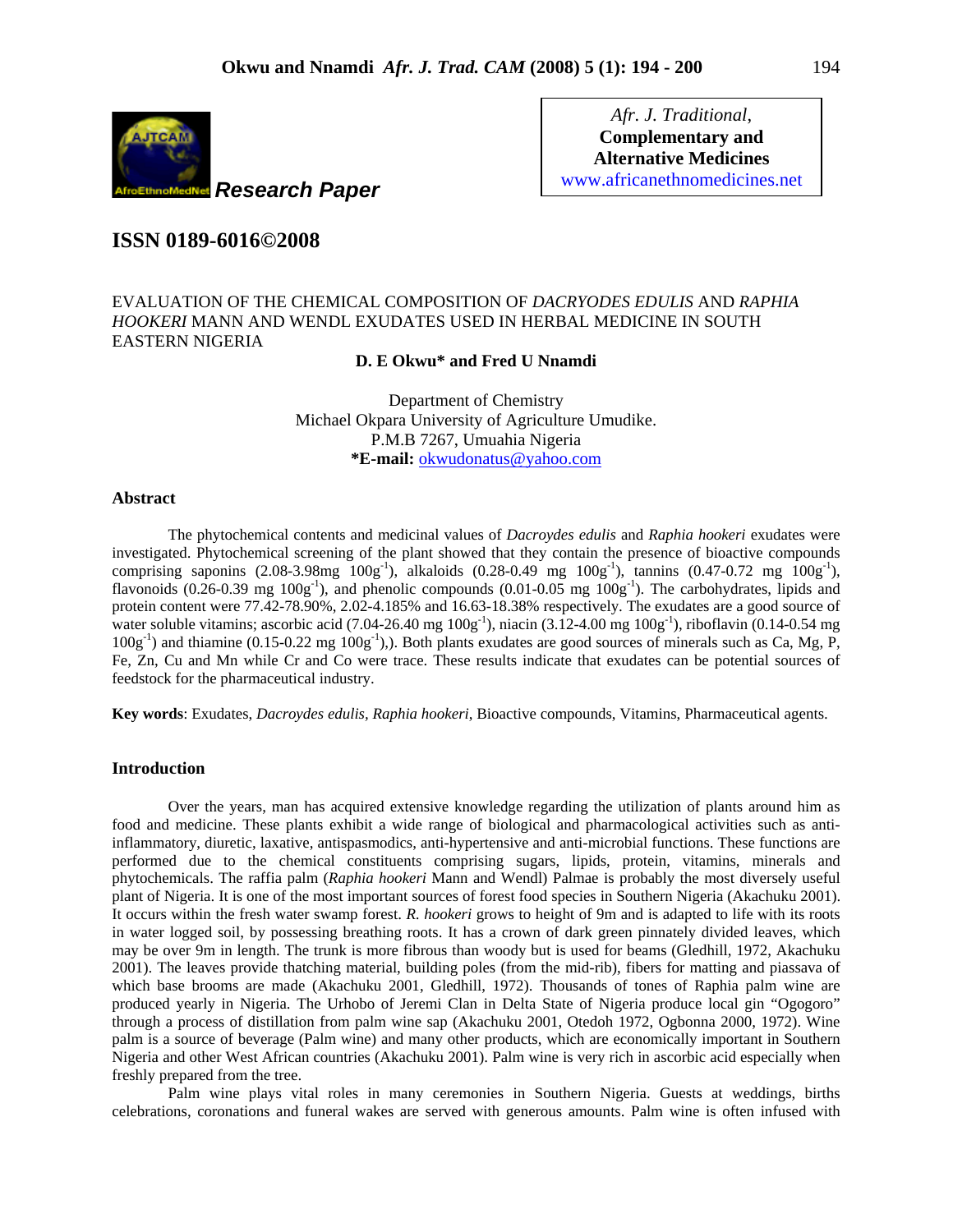medicinal herbs to remedy a wide variety of physical complaints. As a token of regard and respect to the deceased ancestors, many drinking sessions in Igbo land begin with a small amount of palm wine spilled on the ground as a libation to appease the gods (Akachuku 2001). These palms produce exudates along with the palm wine and are extensively and intensively used in native medicine.

 The local pear (*Dacryodes edulis* G. Don Lam) Burseraceae grows mostly in the tropics. It grows up to 18m in height and exudes an odoriferous gummy substance from injured or excised portion of the stem (Ekpa, 1993). It is cultivated in most rural communities by the peasant farmers for its fruits. The fruit is red, turning blueblack when ripe with unpleasant turpentine smell. The fruit is oval in shape and matures within the months of May and June. The fruit consist of large seeds, surrounded by thin mesocarp. The pulp is boiled, roasted or eaten raw as a dessert fruit. The pulp may also be boiled or roasted to form a kind of butter (Irvine, 1961, Leakey 1999). The leaves are pinnate with leaflets measuring 3 to 4 cm by 2-3 cm. The leaflets are glabrous, narrowly oblong and elliptic (Sofowara, 1993)

 Resins or exudates occur in the genus and the resin from some species is used in African medicine (Leakey 1999). The stem bark yields a resin or exudates, which is also primitive oil. The resin is medicinal and is applied to cure skin diseases such as ringworms, craw-craw and wounds. They are also used to treat parasitic organism like ticks and jiggars (Hutchinson, *et al* 1993). The exudates are used in food and cosmetic industry as thickeners flavors, stabilizers and as emulsifying agents in drugs and cosmetics (Ekpa, 1993). Exudates from *D. edulis* when applied in lotions and creams stabilize emulsion, add smooth to the skin and form protective coating on the skin. The exudates are used in traditional medicine as antibacterial agent and as incense. It is believed that the smoke and sweet smell from the exudates when burning wades off evil spirit (Sofowara, 1993).

 Recently, exudates from *R. hookeri* and *D. edulis* have been used in cosmetics (Ekpa, 1993). In Nigeria, research has not been extensively conducted for the improvement and refining technology in upgrading the quality of exudates into high-grade oils that can be harnessed for pharmaceuticals. Considering the importance of the exudates, which are commonly used in herbal medicine, it is necessary to investigate the properties of exudates from *R. hookeri* and *D. edulis* as a pharmaceutical agent.

 The present study was undertaken to evaluate the chemical constituents of exudates from *R. hookeri* and *D. edulis* and to consequently assess their potential usefulness as food supplements or pharmaceutical raw material for drug formulation.

#### **Materials and Methods**

 The experiment was carried out in the Department of Chemistry, Michael Okpara University of Agriculture, Umudike Nigeria, in June 2004. Fresh leaves and fruits of *R. hookeri* and *D. edulis* Voucher No RH 206 and DE 311 respectively were collected from Ekwelu Village, Araim Usaka Ikwuano Local Government, Abia State, Nigeria. They were botanically identified by Dr. A. Nmeregini of the Taxonomy Unit of the Department of Forestry, of this University.

Excised portions were made on the stems of the plants in the village and the exudates were collected daily during the morning hours for one week. (From 20<sup>th</sup> June to 27<sup>th</sup> June 2004). The exudates (450g of *R. hookeri* and 320g of *D. edulis*) were collected in amber bottles and stored in a refrigerator. Total Nitrogen (N) content was determined by the use of an apparatus (Micro-Kjeldahl: MD 55, Singapore). The protein content was calculated as N X 6.25. Crude fat (ether extract), crude fiber and ash content were determined according to the methods of Association of Analytical Chemist (AOAC) (1984). Total carbohydrates were estimated as the remainder after accounting for ash, crude fiber, protein and fats (Muller and Tobin, 1980). The gross food energy was estimated according to the methods of Osborne and Voogt (1978), by using the equation:

 $FE = (\%CP X 4) + (\%CHO X 4) + (\%FA X 9)$ 

Where:

FE= Food energy (In gm calories)

 $Cp = Crude protein, CHO = Carbohydrodrates$ 

 The minerals, calcium sodium, potassium, magnesium and trace elements (iron, zinc, cobalt, copper, chromium and manganese) all of which were determined according to the method of Shahidi *et al*., (1999). Phosphorus content of the digest was determined calorimetrically according to the method described by Nahapetain and Bassiri (1995). Alkaloids and phenols were determined according to the methods of Harborne (1973) while tannin was determined using the method of Van-Burden and Robinson (1981). Saponins content was determined using the method of Obadoni and Ochuko (2001). Flavonoids were determined according to the method of Boham and Kocipai (1994). The B-complex vitamins (Thiamine, riboflavin and niacin) were determined according to the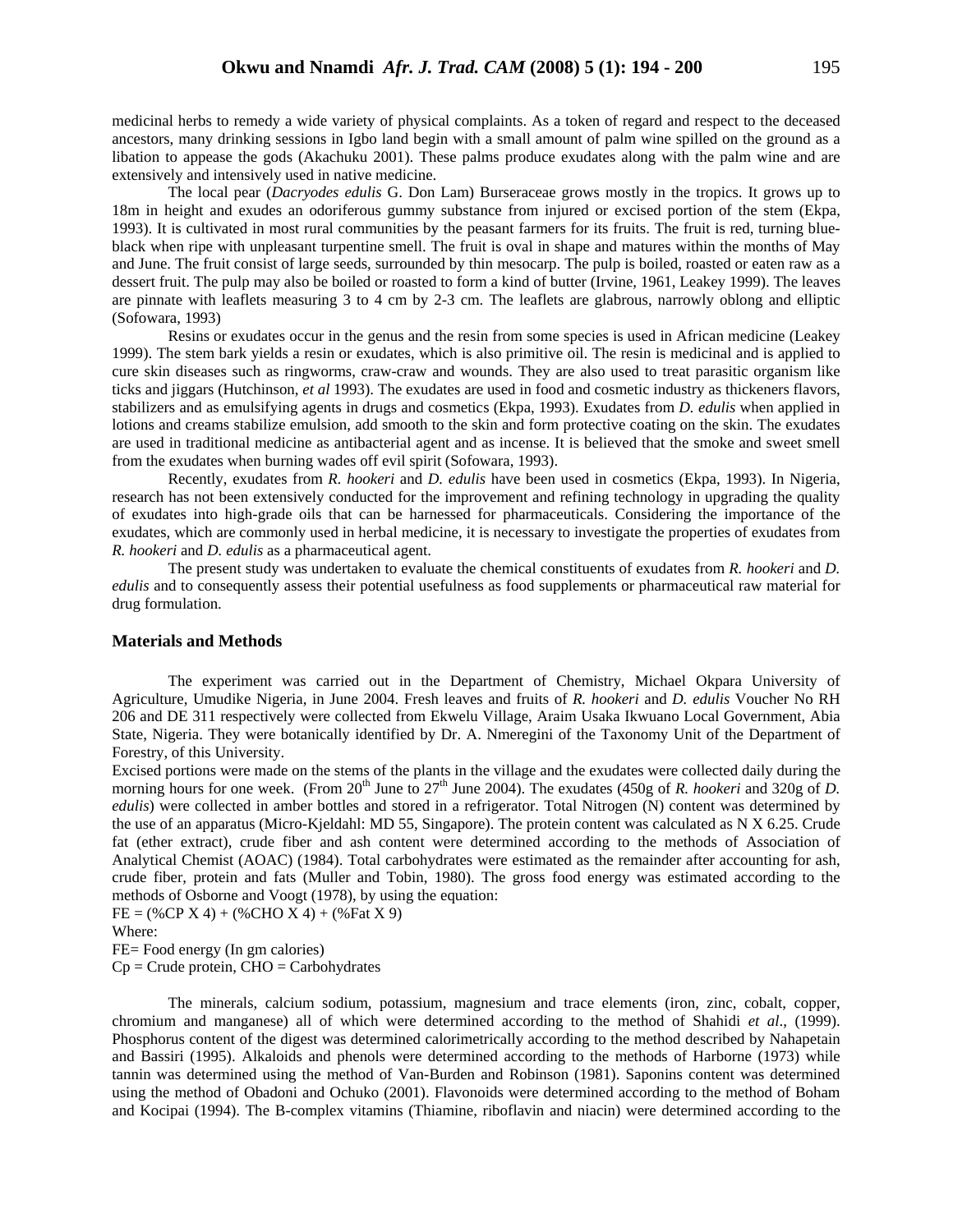methods of SKALAR Analyzers (2000) while ascorbic acid (Vitamin C) was determined using the method of Baraket *et al*. (1993).

#### **Statistical Analysis**

All measurement were replicated three times and the standard deviations determined by using turkey's student t-test at P<0.05 was applied to assess the difference between the means (Steel and Torrie, 1980).

#### **Results**

 The phytochemical content of the exudates from *R. hookeri* and *D. edulis* is shown in **Table 1.** The saponin content was very high on both exudates with *R. hookeri* containing 3.98mg  $100g<sup>-1</sup>$  and *D. edulis* had 2.08 mg  $100g<sup>-1</sup>$ of saponins. Tannin content was more in *R. hookeri* having 0.72 mg 100g-1 of tannins and exudates from *D. edulis* contained 0.47 mg 100g<sup>-1</sup> of tannin. High quantity of alkaloids was found in the exudates from *R. hookeri*, which contains 0.49 mg 100g-1 while *D. edulis* contained 0.28 mg 100g-1 of alkaloids. *R. hookeri* exudates have more phenol (0.05mg 100g-1) while *D. edulis* contained (0.01 mg 100g-1). *D. edulis* contained 78.90% carbohydrate while *R. hookeri* had 77.42% of carbohydrate (Table 2). Exudates from *R. hookeri* contained 4.18% of lipids while *D. edulis* contained 2.02% of lipids. Exudates from *R. hookeri* contained 2.10 mg 100g-1 of calcium while *D. edulis* contained 0.06 mg  $100g^{-1}$  of calcium. Also the exudates from *R. hookeri* contained 1.58 mg  $100g^{-1}$  of magnesium. The magnesium content in the exudates from *D. edulis* was 0.22 mg  $100g^{-1}$ . The concentrations of iron in the exudates were relatively high with *D. edulis* containing  $3.12 \text{ mg } 100g^{-1}$  if iron, *R. hookeri* contained 0.40 mg  $100g^{-1}$ . The concentration of zinc, manganese, copper, chromium and colbalt were relatively low (Table 3).

| Phytochemical                                         | R. hookeri                                                                                | D. edulis                                                                                 |
|-------------------------------------------------------|-------------------------------------------------------------------------------------------|-------------------------------------------------------------------------------------------|
| <b>Tannins</b>                                        | $0.72 \pm 0.10^a$                                                                         | $0.47 \pm 0.20^{\circ}$                                                                   |
| Saponins<br>Alkaloids<br><b>Phenols</b><br>Flavonoids | $3.98 \pm 0.22^b$<br>$0.49 \pm 0.10^a$<br>$0.05 \pm 0.20^a$<br>$0.26 \pm 0.02^{\text{a}}$ | $2.08 \pm 0.10^b$<br>$0.28 \pm 0.03^{\text{a}}$<br>$0.01 \pm 0.20^a$<br>$0.39 \pm 0.11^a$ |

**Table 1:** Phytochemcial composition of exudates from *Raphia hookeri* and *Dacroyodes edulis* on dry weight basis  $(mg 100g^{-1})$ 

Data are means  $\pm$  standard deviation of triplicate determinations (mg  $100g^{-1}$ ). Means followed the same superscript in each column are not significant  $(P<0.05)$ 

|  |  | Table 2: Proximate composition of exudates from Raphia hookeri and Dacroydes edulis on dry weight basis % |  |
|--|--|-----------------------------------------------------------------------------------------------------------|--|
|--|--|-----------------------------------------------------------------------------------------------------------|--|

| Constituents                | R. hookeri                  | D. edulis                  |
|-----------------------------|-----------------------------|----------------------------|
| Moisture %                  | $58.60 \pm 0.11^{\circ}$    | $79.58 \pm 0.10^a$         |
| Crude protein $(N x 2.65%)$ | $16.63 \pm 0.20^a$          | $18.38 \pm 0.20^a$         |
| Crude fibre %               | $0.05 \pm 0.10^4$           | $0.03 \pm 0.10^4$          |
| Crude lipids                | $4.18 \pm 0.10^a$           | $2.02 \pm 0.22^{\text{a}}$ |
| Ash %                       | $1.72 \pm 0.10^a$           | $0.69 \pm 0.02^{\text{a}}$ |
| Carbohydrates               | $77.42 \pm 0.11^{\text{a}}$ | $78.90 \pm 0.11^a$         |
| Food energy (Cal $g^{-1}$ ) | 413.83                      | 407.30                     |

Data are means  $\pm$  standard deviation of triplicate determinations (%). Means followed the same superscript in each column are not significant  $(P<0.05)$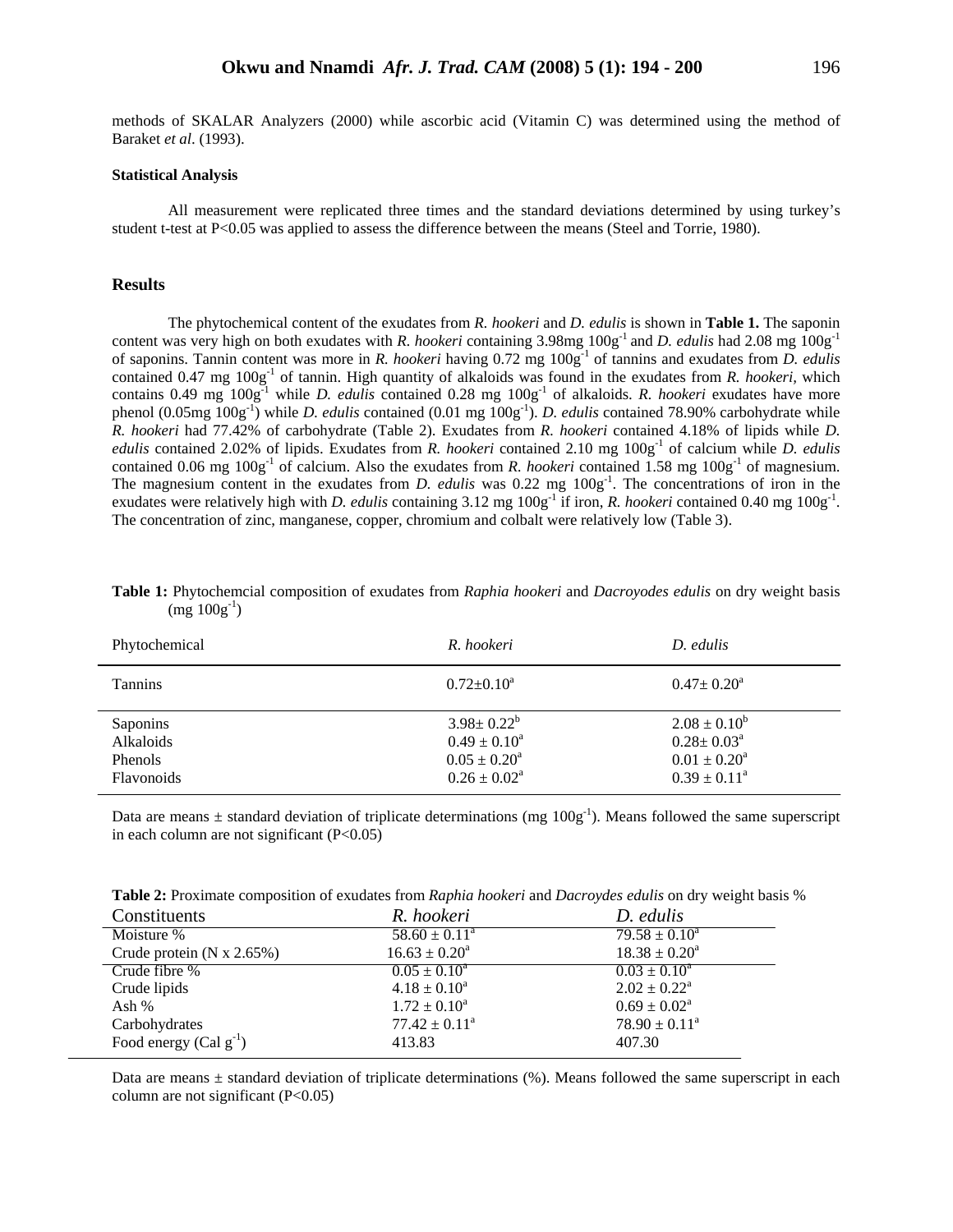| Mineral       | R. hookeri              | $D.$ edulis        |
|---------------|-------------------------|--------------------|
| Macro element |                         |                    |
| Calcium       | $2.10 \pm 0.10^b$       | $0.06 \pm 0.20^b$  |
| Magnesium     | $1.58 \pm 0.22^b$       | $0.22 \pm 0.10^b$  |
| Phosphorus    | $0.75 \pm 0.02^b$       | $0.20 \pm 0.02^a$  |
| Potassium     | $0.17 \pm 0.10^b$       | $0.03 \pm 0.10^b$  |
| Sodium        | $0.19 \pm 0.11^b$       | $0.01 \pm 0.11^b$  |
| Micro element |                         |                    |
| Iron          | $0.40 \pm 0.10^b$       | $3.12 \pm 0.10^b$  |
| Zinc          | $0.58 \pm 0.11^{\circ}$ | $0.63 \pm 0.10^a$  |
| Cobalt        | $0.11 \pm 0.10^a$       | $0.26 \pm 0.20^a$  |
| Copper        | $0.13a \pm 0.20^a$      | $0.52 \pm 0.22^a$  |
| Chromium      | trace                   | $0.23 \pm 0.10^b$  |
| Manganese     | $0.25a \pm 0.11^a$      | $0.45a \pm 0.20^a$ |

**Table 3:** Mineral composition of exudates from *Raphia hookeri* and *Dacroydes edulis* on dry weight basis  $(mg 100g^{-1})$ 

Data are means  $\pm$  standard deviation of triplicate determinations (mg 100 g<sup>-1</sup>). Means followed the same superscript in each column are not significant  $(P<0.05)$ 

| <b>Table 4:</b> Vitamin composition of exudates from R. hookeri and D.s edulis on dry weight basis (mg 100 $g^{-1}$ ) |  |
|-----------------------------------------------------------------------------------------------------------------------|--|
|-----------------------------------------------------------------------------------------------------------------------|--|

| Vitamin                 | R. hookeri                             | D. edulis                                                                                                         |
|-------------------------|----------------------------------------|-------------------------------------------------------------------------------------------------------------------|
| Ascorbic acid<br>Niacin | $7.04 \pm 0.11^b$<br>$3.12 \pm 0.30^a$ | $26.40 \pm 0.10^6$<br>$4.00 \pm 0.20^a$                                                                           |
| Riboflavin              | $0.14 \pm 0.10^a$                      | $0.54 \pm 0.10^a$                                                                                                 |
| Thiamine                | $0.15 \pm 0.22^{\text{a}}$             | $0.22 \pm 0.20^a$                                                                                                 |
|                         |                                        | Data are means $\pm$ standard deviation of triplicate determinations. Means followed the same superscript in each |

column are not significant  $(P<0.05)$ 

#### **Discussion**

 The highest phytoconstituents of plants exudates is the presence of saponins. Saponins are produced by plants to stop the bacterial and fungal attack. Some of the general characteristics of saponins include formation of foams in aqueous solution, (Okwu and Emenike 2006). Saponins natural tendency to ward off microbes makes them good candidates for treating fungal and yeast infections. These compounds served as natural antibiotics, helping the body to fight infections and microbial invasions (Okwu 2004, 2005, Okwu and Emenike 2006). These compounds appear to greatly enhance the effectiveness of certain vaccines. Plant saponins help humans to fight fungal infections, combat microbes and viruses, boost the effectiveness of certain vaccines and knock out some kinds of tumor cells particularly lung and blood cancers (Stray 1998). They also lower blood cholesterol thereby reducing heart disease. The most outstanding and exciting prospect for saponins is how they inhibit or kill cancer cells. They may also be able to do it without killing normal cells, as is the mode of some cancer fighting drugs. Cancer cells have more cholesterol-type compounds on their membranes than normal cells. Saponins therefore bind cholesterol and thus interfere with cell growth and division (Okwu 2005, Okwu and Emenike 2006).

 Other phytochemicals relevant in the pharmaceutical formulations from exudates include tannins, alkaloids and flavonoids. Tannins have astringent properties; hasten the healing of wounds and inflamed mucous membranes (Okwu 2004). In traditional medicine exudates from *D. edulis* when applied to open wounds, ringworms and crawcraw caused a significant increase in cell proliferation (wound healing). This suggests that the damaged tissue is effectively provided with nutrients to facilitate healing while undergoing treatment with exudates. This also supported the use of exudates from *D. edulis* in traditional medicine for the treatment of wounds and parasitic skin disease (Hutchinson, *et al*., 1993, Sofowara, 1993).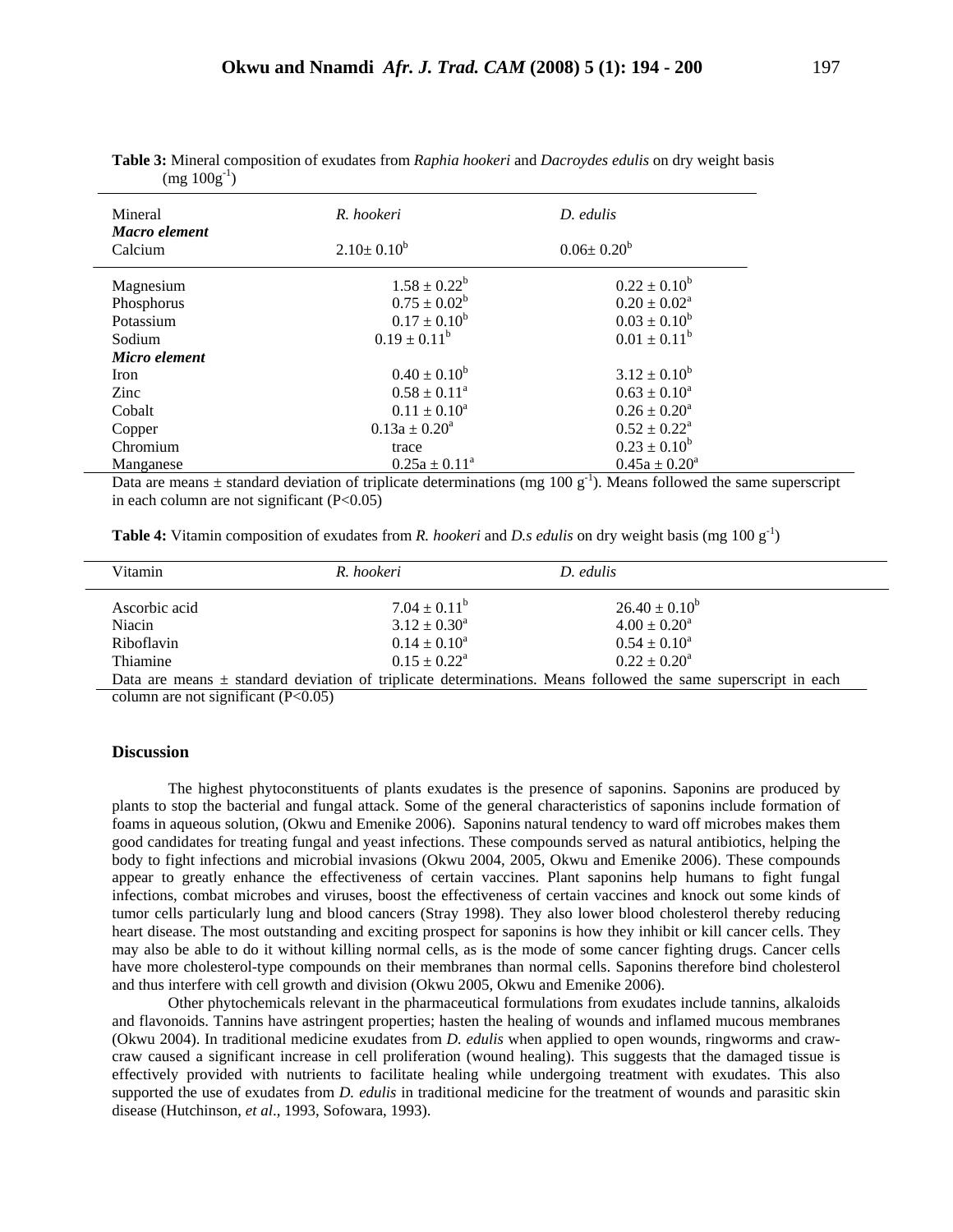Pure isolated plant alkaloids and their synthetic derivatives are used as a basic medicinal agent for its analgesic, antispasmodic and antibacterial properties (Okwu 2004). Alkaloids exhibit marked physiological activity when administered to animals. Most of the plants used in the cure of diseases have been reported to contain traces of alkaloids. For instance *Azadirachta indica* (Meliaceae) is employed in the treatment of malaria and fever in Nigeria folk medicine. The plant contains gedunin, which has anti-malaria properties (Adesegun and Coker 2001). The roots of *Eurycoma longifolia* Jack (Simaroubaceae) contain canthin-6-one alkaloid, a quassinoid eurycomanone and 7 methy-b-carboline-1-proprionic acid. However, only the last two showed anti-malarial activity (Kardono *et al*., 1991; Adesegun and Coker, 2001). *Cinchona* bark consists of various species, races and hybrids of *Cinchona*. These plants produce quinine-type alkaloids. Quinine is used for treatment of malaria. Other alkaloids like quinidine are employed for the prophylaxis of cardiac *arrhythmias* and for the treatment of arterial fibrillation (Trease and Evans, 1983; Adesegun and Coker 2001).

 The presence of alkaloids in the exudates from the *R. hookeri* and *D. edulis* investigated suggests that the exudates investigated have medicinal properties. The biological functions of flavonoids include protection against allergies, inflammation, free radicals scavenging, platelets aggregation, microbes, ulcers, hepatoxins, viruses and tumors (Okwu and Omodimiro 2005, Okwu 2005, Okwu and Emenike 2006). Quercetin is found to be the most active of the flavonoids reported in literature. Many medicinal plants owe much of their efficacy and activity as a result of their high quercetin content (Okwu and Emenike 2006). Quercetin has demonstrated significant antiinflammatory activity because of their direct inhibition of several initial process of inflammation. For example, it inhibits both the manufacture and release of histamine and other allergy inflammatory mediators (Okwu 2005, Okwu and Omodamiro 2005). Furthermore, quercetin exerts potent antioxidant activity and vitamin C sparing action (Okwu 2005). Quercetin forms the glycosides quercetrin and rutin together with rhamnose and rutinose respectively. Quercetin may have positive effects in combating or helping to prevent cancer, arthritis, cataracts, allergies or inflammations as well as respiratory diseases such as bronchitis and asthma (Okwu and Emenike 2006)

Phenols protect plants from oxidative damage and perform the same functions for humans (Okwu 2005). The outstanding phytonutrient feature of phenols is their ability to block specific enzymes that causes inflammations. They also modify the prostaglandin pathways, thereby protecting platelets from clumping (Okwu and Omodamiro 2005).

 Plants exudates are complex mixture of branched polysaccharides that contains galactose, rhamnose, gluconic acid, arabinose residues, mucilages and gums. Mucilage is a substance derived from sugar with a jelly-like consistency. It has emollient (soothing), anti-inflammatory and mild laxative effect (Roger, 2002). Mucilages are quite useful in all inflammatory dysfunctions of the digestive systems; esophagitis, gastritis, gastric ulcer, proctitis (inflammation of the rectum) anal fissures and hemorrhoids (Roger, 2002). They have emollient and antiinflammatory actions when applied on the skin. This however, supported the findings of Ekpa (1993) who reported that exudates from *R. hookeri* and *D. edulis* could be incorporated into creams and lotions for respiratory disease. Mucilages sooth irradiated mucosal membranes in conditions like laryngitis or tracheitis and clam cough (Roger, 2002). This however supported the findings of Igoli *et al*. (2005) who reported that *D. edulis* stem bark is used in treating cough in Igede traditional medicine in Nigeria. *R. hookeri* and *D. edulis* contain mucilages and saponins which give them soothing, anti-inflammatory and wound healing properties. The use of lotions and shampoos incorporated with exudates from *R. hookeri* and *D. edulis* is highly regarded in cosmetics (Ekpa 1993). This is because the exudates effectively and efficiently combat skin dryness. It stabilizes the emulsion and increases the viscosity, assists in imparting spreading properties, adds a smooth feel to the skin thereby forming protective coating on the skin (Ekpa, 1993).

The lipids are gummy and can be used in tablets coating. This oil can be ointments and creams. The exudates can also be comparable with gum arabic. This implies that they can be used as suspension agent for calamine suspension, kaolin suspension and cold liver oil emulsion due to their high emulsifying and stabilizing properties (Osborn and Dakay 1991).

Table 3 shows the macro and micro-elements in the exudates from *R. hookeri* and *D. edulis*. The exudates contained appropriate amount of macro elements comprising calcium, phosphorus, potassium and magnesium. Exudates from *R. hookeri* contained 2.10 mg  $100g<sup>-1</sup>$  of calcium while *D. edulis* contained 0.06 mg  $100g<sup>-1</sup>$  of calcium. Also the exudates from *R. hookeri* contained 1.58 mg 100g<sup>-1</sup> of magnesium. The magnesium content in the exudates from *D. edulis* was 0.22 mg 100g<sup>-1</sup>. Normal extra cellular calcium concentrations are very important for blood coagulation (Okaka and Okaka 2001). A lack of calcium or phosphorus in the diet causes a disease known as rickets (Fliedner and Teichman 1965) and osteoporosis (Hunt *et al*. 1980; Okwu and Emenike 2007) disease normally results due to lack of calcium. In osteoporosis condition, the bone mass is so decreased that adequate mechanical support can no longer be provided and sustained, spontaneous fractures often results (Hunt *et al*, 1980; Okwu and Emenike 2007). The enormous concentration of calcium and phosphorus in the exudates from *R. hookeri* is very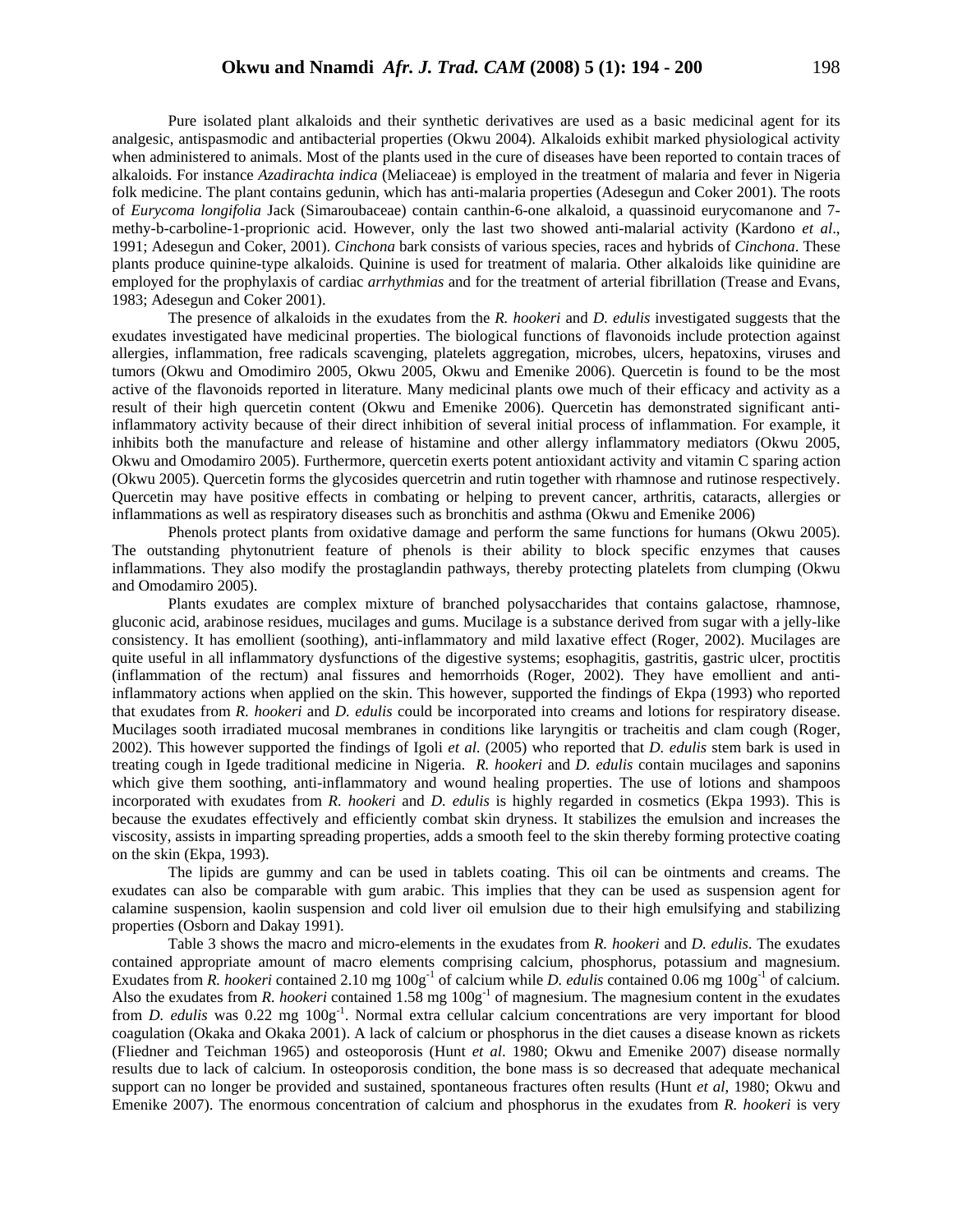significant because calcium is known to enhance the qualities of bone and teeth (Okwu and Ekeke 2003). It is well documented (Macral *et al*, 1993, Okwu and Ekeke 2003) that the surface enamel is more resistant to carries attack than the surface dentine. This is attributed to the content of fluoride and other trace elements such as zinc, copper, iron; cobalt and manganese, which are thought to protect the surface enamel from demineralization (Macral *et al*., 1993; Olabanji *et al*. 1996; Okwu and Ekeke 2003). However, iron is known to be an important element in human body. It is a component of hemoglobin. It helps in oxygen transport. Iron together with hemoglobin and ferrodoxin play vital roles in man's metabolism. It is worthy of note that magnesium, zinc, sodium, phosphorus and calcium are present in the exudates from *R. hookeri* and *D. edulis*. The combination of these elements together with fluoride may have therapeutic, protective and preventive roles in teeth (Olabanji *et al*., 1996; Okwu and Ekeke 2003). Exudates from *R. hookeri* and *D. edulis* can be used as a pharmaceutical agent in the formulation of toothpaste. This implies that Ca, Zn, Fe, Mg and other mineral elements are essential components for human health. Mineral deficiencies such as Ca, Zn and Fe are the major health problems in developing countries particularly for infants. (Zhao, 2007). Zn or Fe deficiency causes poor growth, impaired immune function and consequently delayed mental development. Exudates from *R. hookeri* and *D. edulis* can therefore act as mineral supplement.

The vitamin content showed that *D. edulis* contained 26.40 mg  $100g^{-1}$  and *R. hookeri* had 7.04 mg  $100g^{-1}$  of ascorbic acid. The exudates also contained the B-vitamins such as niacin, riboflavin and thiamine (**Table 4**). Deficiency of any of the vitamins can cause widespread clinical symptoms. Lack of ascorbic acid impairs the normal formation of intracellular substances through out the body, including collagen, bone matrix and tooth dentine. A striking pathological changes resulting from this defect is the weakening of the endothelial wall of the capillaries due to a reduction in the amount of intracellular substance. Consequently, the clinical manifestation of scurvy from mucous membrane of the mouth and gastrointestinal tract, anemia, pains in the joints and defect in skeletal calcification can be related to the association of ascorbic acid and normal connective tissue metabolism (Hunt *et al*., 1980). This function of ascorbic acid also accounts for its requirement for normal wound healing. Ascorbic acid is essential to prevent diseases associated with connective tissue and to improve and immune functions (Zhao, 2007). A deficiency of riboflavin does not result to any disease and one is apt therefore to under estimate its importance. The symptoms are inflammations of the tongue, lesions at the eyes and lips, congestion of conjunctiva blood vessels and desquamation of the skin. *R. hookeri* and *D. edulis* apart from being important food crops also produces other non-timber natural products. They are therefore economic trees, which can greatly improve the income of the peasant farmers and provide raw materials for the pharmaceutical industries. If judiciously taped, extracted and processed, exudates could provide raw materials for the pharmaceutical industries in the country.

#### **References**

- 1. Adesegun S. A and H. A. B Coker (2001). Plants used in tradition medicine against malaria. Nig. J. Pharm. **32:** 50-62
- 2. Akachukwu C. O (2001) Production and utilization of wine palm (Raphia hookeri Mann and Wendland), An Important Wetland Species Occasionally visited by honey bees. Proc.. Aquatic Sci. Pp 282-297
- 3. AOAC (1994) Official methods of Analysis 14<sup>th</sup> edn. Association of Official Analytical Chemist Washinton DC pp 602-612
- 4. Barakat, M. Z, S. K Shehab,., N Darwish and E. I Zahermy (1993). Determination of ascorbic acid from plants. Analyst Biochemistr*y* **53:** 225-245
- 5. Boham, A. B and A. C Kocipai, (1994). Flaovnids and condensed tannins from leaves of Hawaiian *vaccinium Vaticulum*. Pacific Science **48:** 458-463
- 6. Ekpa O (1993). The use of Raphia hookeri and Pachylobus Odulis in cosmetic formulation. Discovery and Innovatio*n* **5:** 312-313
- 7. Fliedner L. J and Teichman (1965). Chemistry man's Servant. Allya and Bacon inc. Boston Pp 493.
- 8. Gledhill .D (1972). West African Tree. Longman Hong Kong pp 5-8
- 9. Harborne, J. B (1973). Phytochemical Methods. Chapman and Hall, London Pp 113
- 10. Haslam E (1979). Biological compounds. Oxford Pergamon Press London. Pp 756-787
- 11. Hunt, S, I. L Groff, and J. Holbrook, (1980) Nutrition Principle and Chemical Practice. John Wiley and Sons New York Pp 49-52, 459-462
- 12. Hutchinson J. M, J. Dalziel and F. N Hepper (1963). Flora of West Africa (Vol II) Macmillan Publishers Ltd Lagos Pp 252-260
- 13. Irvine F. R (1961) Woody plants of Ghana with special reference to their uses. Oxford University Press, London Pp 19, 20, 695